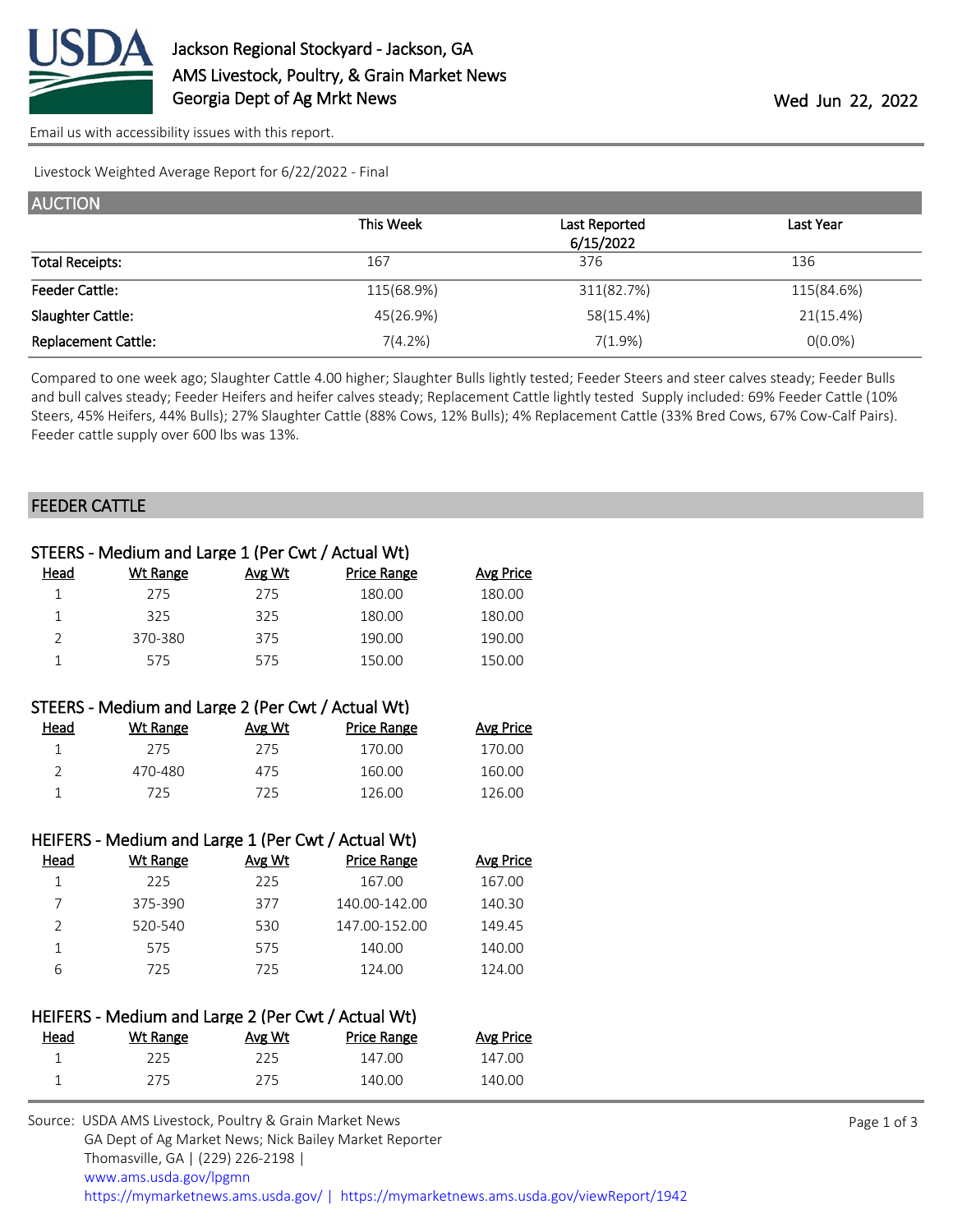

# Jackson Regional Stockyard - Jackson, GA AMS Livestock, Poultry, & Grain Market News Georgia Dept of Ag Mrkt News Wed Jun 22, 2022

[Email us with accessibility issues with this report.](mailto:mars@ams.usda.gov?subject=508%20issue)

| $\mathfrak{D}$ | 325     | 325 | 145.00        | 145.00 |
|----------------|---------|-----|---------------|--------|
|                | 375     | 375 | 135.00        | 135.00 |
| 4              | 425-440 | 429 | 130.00-140.00 | 137.43 |
| $\mathfrak{D}$ | 475-490 | 483 | 140.00        | 140.00 |
|                | 525     | 525 | 142.00        | 142.00 |
| 1              | 575     | 575 | 135.00        | 135.00 |
| $\mathcal{P}$  | 640     | 640 | 120.00        | 120.00 |
|                |         |     |               |        |

|      | HEIFERS - Medium and Large 3 (Per Cwt / Actual Wt) |        |                    |                  |  |  |
|------|----------------------------------------------------|--------|--------------------|------------------|--|--|
| Head | Wt Range                                           | Avg Wt | <b>Price Range</b> | <b>Avg Price</b> |  |  |
|      | 375                                                | 375    | 122.00             | 122.00           |  |  |
| 5.   | 530-540                                            | 538    | 130.00-135.00      | 130.99           |  |  |
|      | 575                                                | 575    | 127.00             | 127.00           |  |  |
|      | 675                                                | 675    | 110.00             | 110.00           |  |  |

## BULLS - Medium and Large 1 (Per Cwt / Actual Wt)

| Head | Wt Range | Avg Wt | Price Range   | <b>Avg Price</b> |
|------|----------|--------|---------------|------------------|
|      | 275      | 275    | 190.00        | 190.00           |
|      | 320-340  | 330    | 177.00-180.00 | 178.45           |
|      | 360-380  | 370    | 187.00-192.00 | 189.43           |
|      | 420-440  | 430    | 182.00-185.00 | 183.47           |
|      | 475      | 475    | 160.00        | 160.00           |
|      | 625      | 625    | 144.00        | 144.00           |

#### BULLS - Medium and Large 2 (Per Cwt / Actual Wt)

| Head          | Wt Range    | Avg Wt | <b>Price Range</b> | Avg Price |
|---------------|-------------|--------|--------------------|-----------|
|               | 225         | 225    | 172.00             | 172.00    |
| $\mathcal{P}$ | 270-280     | 275    | 160.00             | 160.00    |
| 4             | $420 - 440$ | 435    | 160.00-162.00      | 160.48    |
| 5             | 475         | 475    | 150.00             | 150.00    |
| 4             | 525-540     | 529    | 140.00-145.00      | 143.72    |
|               | 575         | 575    | 135.00             | 135.00    |
|               | 725         | 725    | 120.00             | 120.00    |

## BULLS - Medium and Large 3 (Per Cwt / Actual Wt)

| Head | Wt Range         | Avg Wt | Price Range   | Avg Price |
|------|------------------|--------|---------------|-----------|
|      | 360-390          | 375    | 140.00-147.00 | 143 36    |
| 6    | 410-440          | 422    | 140.00-150.00 | 145.73    |
| Δ    | 510-540          | 530    | 125.00-130.00 | 126 70    |
|      | ---------------- |        |               |           |

#### SLAUGHTER CATTLE

# COWS - Breaker 75-80% (Per Cwt / Actual Wt)

| Source: USDA AMS Livestock, Poultry & Grain Market News                                |
|----------------------------------------------------------------------------------------|
| GA Dept of Ag Market News; Nick Bailey Market Reporter                                 |
| Thomasville, GA   (229) 226-2198                                                       |
| www.ams.usda.gov/lpgmn                                                                 |
| https://mymarketnews.ams.usda.gov/   https://mymarketnews.ams.usda.gov/viewReport/1942 |
|                                                                                        |